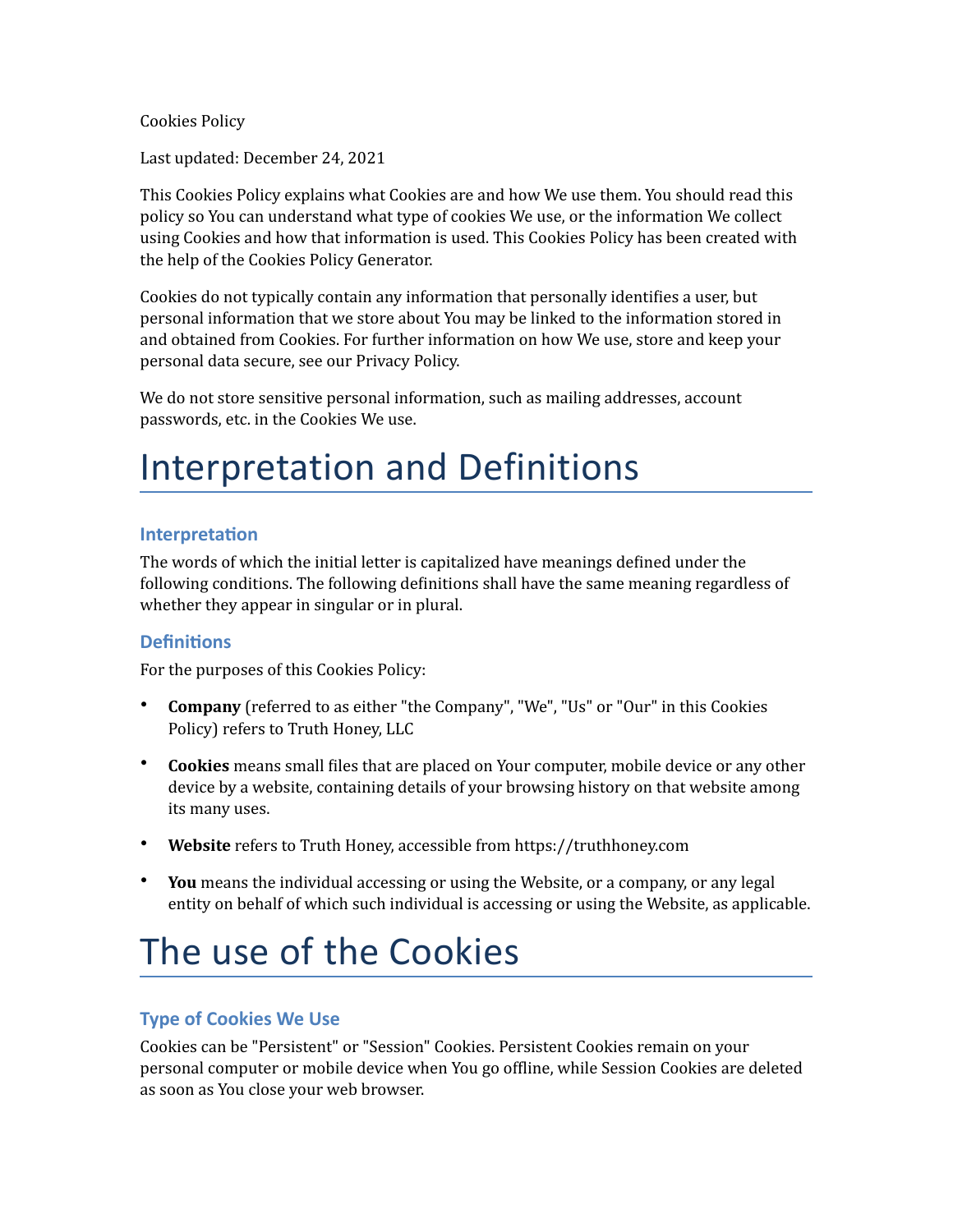We use both session and persistent Cookies for the purposes set out below:

#### **Necessary / Essential Cookies**

Type: Session Cookies

Administered by: Us

Purpose: These Cookies are essential to provide You with services available through the Website and to enable You to use some of its features. They help to authenticate users and prevent fraudulent use of user accounts. Without these Cookies, the services that You have asked for cannot be provided, and We only use these Cookies to provide You with those services.

#### **Functionality Cookies**

Type: Persistent Cookies

Administered by: Us

Purpose: These Cookies allow us to remember choices You make when You use the Website, such as remembering your login details or language preference. The purpose of these Cookies is to provide You with a more personal experience and to avoid You having to re-enter your preferences every time You use the Website.

## **Your Choices Regarding Cookies**

If You prefer to avoid the use of Cookies on the Website, first You must disable the use of Cookies in your browser and then delete the Cookies saved in your browser associated with this website. You may use this option for preventing the use of Cookies at any time.

If You do not accept Our Cookies, You may experience some inconvenience in your use of the Website and some features may not function properly.

If You'd like to delete Cookies or instruct your web browser to delete or refuse Cookies, please visit the help pages of your web browser.

For the Chrome web browser, please visit this page from Google: https:// [support.google.com/accounts/answer/32050](https://support.google.com/accounts/answer/32050)

For the Internet Explorer web browser, please visit this page from Microsoft: [http://](http://support.microsoft.com/kb/278835) [support.microsoft.com/kb/278835](http://support.microsoft.com/kb/278835)

For the Firefox web browser, please visit this page from Mozilla: https:// [support.mozilla.org/en-US/kb/delete-cookies-remove-info-websites-stored](https://support.mozilla.org/en-US/kb/delete-cookies-remove-info-websites-stored)

For the Safari web browser, please visit this page from Apple: [https://](https://support.apple.com/guide/safari/manage-cookies-and-website-data-sfri11471/mac) [support.apple.com/guide/safari/manage-cookies-and-website-data-sfri11471/mac](https://support.apple.com/guide/safari/manage-cookies-and-website-data-sfri11471/mac)

For any other web browser, please visit your web browser's official web pages.